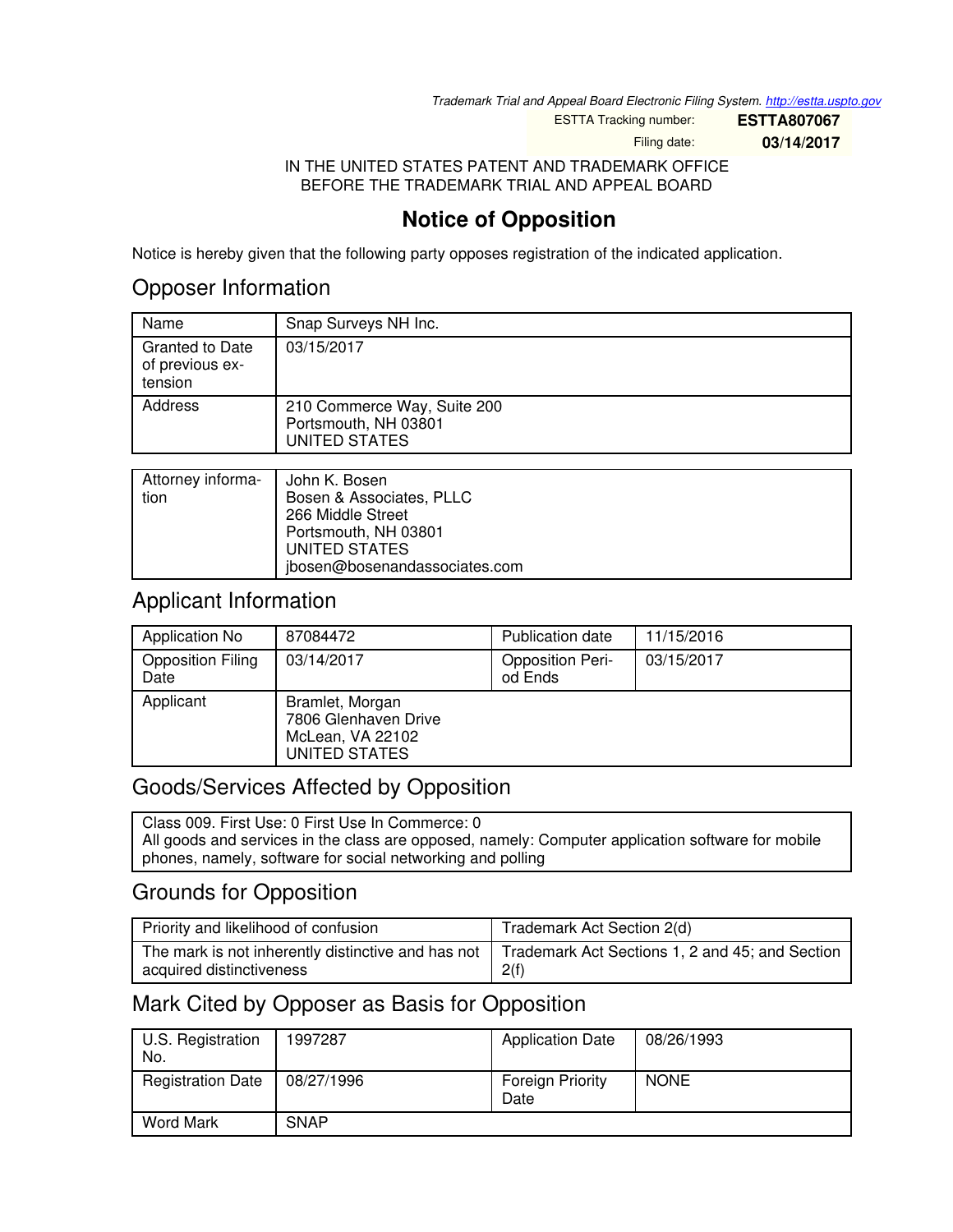| Design Mark            |                                                                                                                                                                                                          |
|------------------------|----------------------------------------------------------------------------------------------------------------------------------------------------------------------------------------------------------|
| Description of<br>Mark | <b>NONE</b>                                                                                                                                                                                              |
| Goods/Services         | Class 009. First use: First Use: 1981/04/01 First Use In Commerce: 1983/11/01<br>computer software program and associated user manual for the verification and<br>analysis of surveys and questionnaires |

| Attachments | Notice of Opposition 3-14-17.pdf(349325 bytes) |
|-------------|------------------------------------------------|
|             |                                                |
| Signature   | /John K. Bosen/                                |
| Name        | John K. Bosen                                  |
| Date        | 03/14/2017                                     |